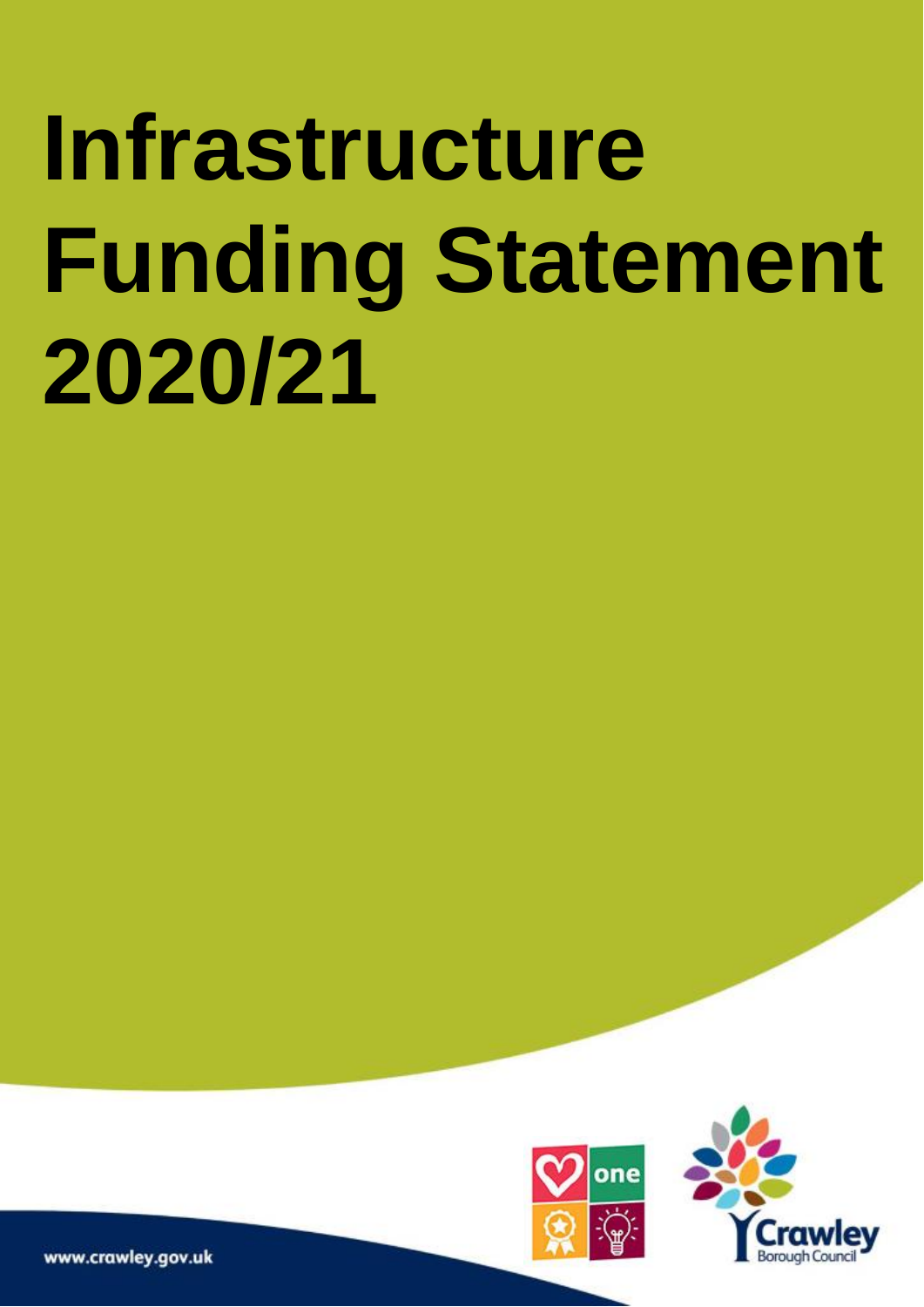# **Contents**

| 1                       | Introduction.                                                   |                                                                                                                       | $\mathbf{2}$   |  |  |  |  |  |
|-------------------------|-----------------------------------------------------------------|-----------------------------------------------------------------------------------------------------------------------|----------------|--|--|--|--|--|
| $\mathbf{2}$            | Terminology.                                                    |                                                                                                                       | $\overline{2}$ |  |  |  |  |  |
| 3                       |                                                                 | <b>Developer Contribution Definitions.</b>                                                                            | $2 - 3$        |  |  |  |  |  |
|                         |                                                                 | <b>Section 106 Report</b>                                                                                             | $4 - 9$        |  |  |  |  |  |
| 4                       |                                                                 | Total Amount of Money to be Provided Under any Planning Obligation.                                                   | 4              |  |  |  |  |  |
| 5                       | Total Amount of Money Received Under any Planning Obligation.   |                                                                                                                       |                |  |  |  |  |  |
| 6                       | Received Before the Reported Year Which Has Not Been Allocated. |                                                                                                                       |                |  |  |  |  |  |
| $\overline{\mathbf{7}}$ |                                                                 | Non-Monetary to be Provided Under Any Planning Obligation.                                                            | 5              |  |  |  |  |  |
| 8                       |                                                                 | Total Amount of Money Committed/ Allocated But Not Spent.                                                             | $5-6$          |  |  |  |  |  |
| 9                       |                                                                 | Total Amount of Money Spent/ Transferred.                                                                             | $\overline{7}$ |  |  |  |  |  |
|                         |                                                                 | <b>Community Infrastructure Levy Report.</b>                                                                          | $8 - 10$       |  |  |  |  |  |
| 10 <sup>°</sup>         |                                                                 | Summary of the position in respect of CIL at the end of 2020/21.                                                      | 8              |  |  |  |  |  |
| 11                      | year.                                                           | Total Amount of Money which was spent/ transferred during the reported                                                | $8 - 9$        |  |  |  |  |  |
| 12                      |                                                                 | Total Amount of Money which was reserved for funding programme to<br>2022/23, but not spent during the reported year. | 9              |  |  |  |  |  |
| 13                      |                                                                 | Position at Years End.                                                                                                | 10             |  |  |  |  |  |
| 14                      |                                                                 | <b>Infrastructure List.</b>                                                                                           | $10 - 12$      |  |  |  |  |  |
|                         | <b>Appendix A</b>                                               | Approving release of S106 monies, CBC as project lead.                                                                | 13             |  |  |  |  |  |
|                         | <b>Appendix B</b>                                               | Approving release of S106 monies, WSCC as project lead.                                                               | 14             |  |  |  |  |  |
|                         | <b>Appendix C</b>                                               | Ewhurst Play and Medlar Close, case study of S106 funded<br>project.                                                  | 15             |  |  |  |  |  |
| <b>Appendix D</b>       |                                                                 | CIL Neighbourhood Improvement Strand - Crowdfunding<br>Governance.                                                    | 16             |  |  |  |  |  |
|                         | <b>Appendix E</b>                                               | CIL Strategic Improvement Strand - Governance.                                                                        | 17             |  |  |  |  |  |

**Section Page**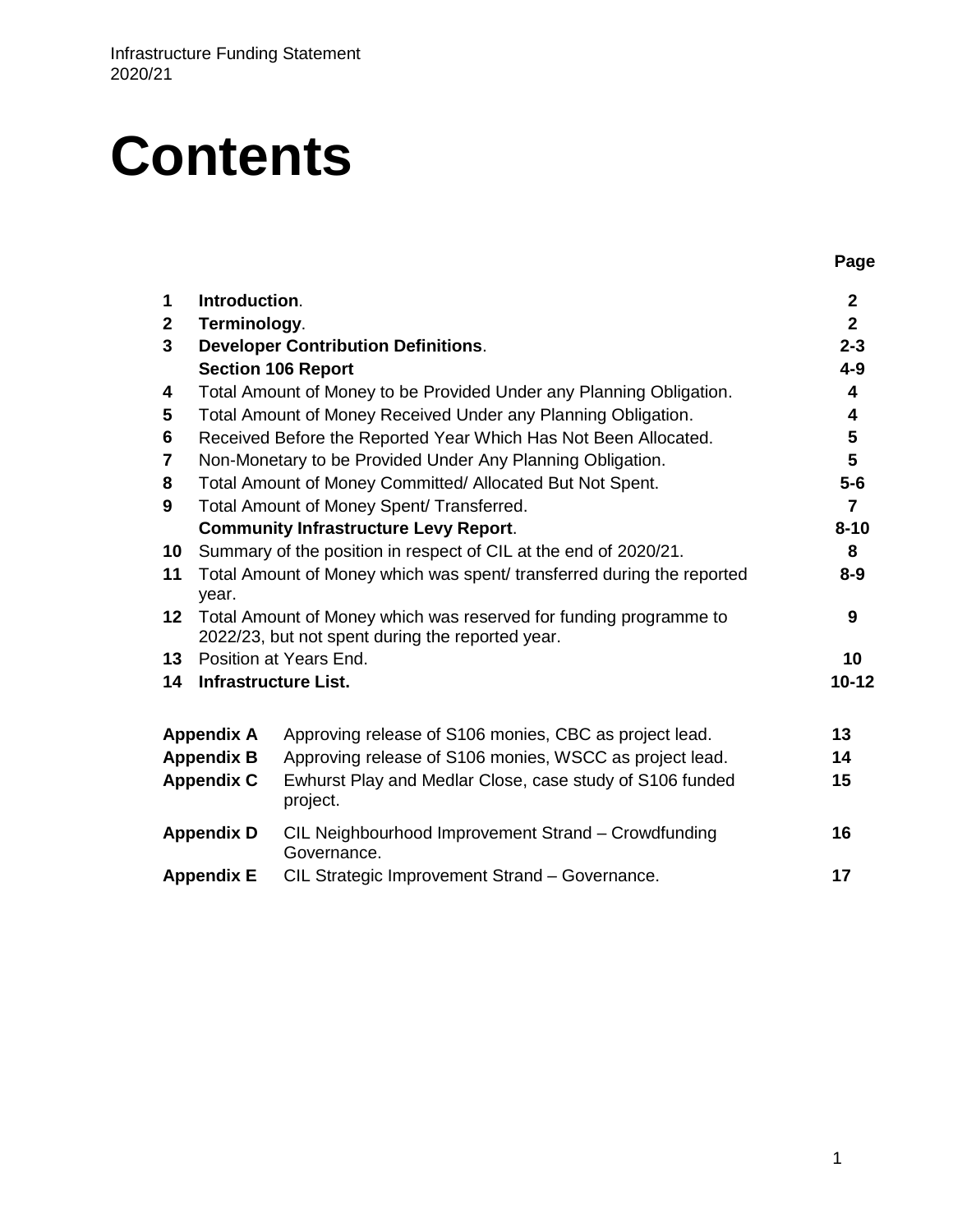# **1. Introduction**

- 1.1. The Infrastructure Funding Statement provides an annual summary of financial and nonfinancial contributions relating to Section 106 Legal Agreements (S106) and Community Infrastructure Levy (CIL) within Crawley, for the stated financial year.
- 1.2. It also includes an Infrastructure List, which describes infrastructure projects or types of infrastructure which the council intends will be, or may be, wholly or partly funded by CIL. The Statement also outlines the process that the council undertakes to allocate CIL receipts.

# **2. Terminology**

**Agreed** – Contributions that have been agreed within a signed document. They may not have been received and if the planning application is not implemented, they will not be received.

**Received** – Contributions, either monetary or nonmonetary, received by Crawley Borough Council

**Spent** – Financial Contributions spent

**Committed** – Contributions that have been received and have been formally committed to a live project but have yet to be spent.

**Allocated** – Contributions that have been received and allocated to an upcoming project, but have yet to be taken through the formal Crawley Borough Council approval process.

**Retained/ Uncommitted** – Contributions that have been received but a project has yet to be identified. Funds have been carried over to the next financial year.

## **3. Developer Contribution Definitions**

## **S106 Contributions**

3.1. Section 106 of the Town and Country Planning Act 1990 provides that planning permissions may be granted subject to planning obligations, agreed between the developer and the local planning authority, which are set out in a separate legal agreement, often referred to as a 'Section 106 Agreement'. Obligations often take the form of financial or in-kind contributions towards the provision or improvement of infrastructure if a need is generated by the new developments. Financial contributions must be spent as set out in the planning agreements and in accordance with legislation.

# **Community Infrastructure Levy**

3.2. The Community Infrastructure Levy (CIL) is a charge which can be levied by local authorities on new development in their area. It is an important tool for local authorities to use to help them deliver the infrastructure needed to support development in their area. CIL was introduced by the Planning Act 2008 and is governed by the Community Infrastructure Levy Regulations 2010 (as amended). It took effect in Crawley on 17th August 2016.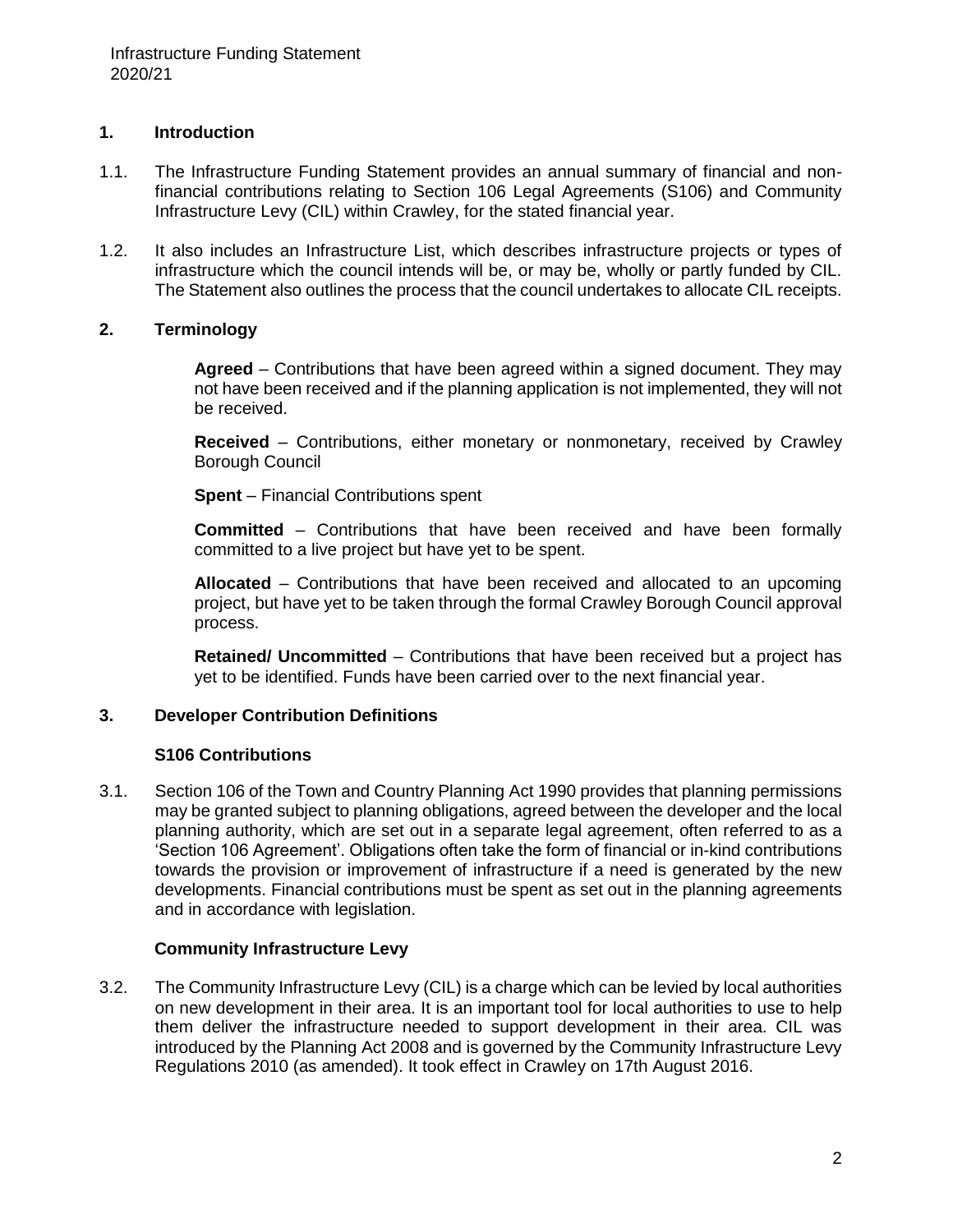- 3.3. Regulations 2010 as amended, part 7 state that 15% of the total CIL contributions collected are to be allocated for spending in agreement with local communities. There being no 'parish' areas within Crawley, the contributions collected have been used to create a borough wide Neighbourhood Improvement Strand. The remaining CIL contributions are to be used for the Strategic Infrastructure Strand.
- 3.4. Crawley Borough Council CIL spend priorities, for strategic infrastructure, are based on Crawley's Infrastructure Delivery Schedule (IDS). The IDS is already in place through the Local Plan process and identifies infrastructure required as a result of the growth forecasts indicated in the Local Plan. Since CIL's primary role is to fund infrastructure that addresses the cumulative impact of growth, CIL resources are concentrated, as a priority, on the schemes identified in the IDS as being Critical/ essential to enabling growth.
- 3.5. The Neighbourhood Improvement Strand is distributed through the [Crowdfund Crawley](https://www.spacehive.com/movement/crawley/projects) website. The community can post civic project ideas on the website and raise the necessary funds from the 'crowd', including a contribution from the Neighbourhood Improvement Strand for eligible projects.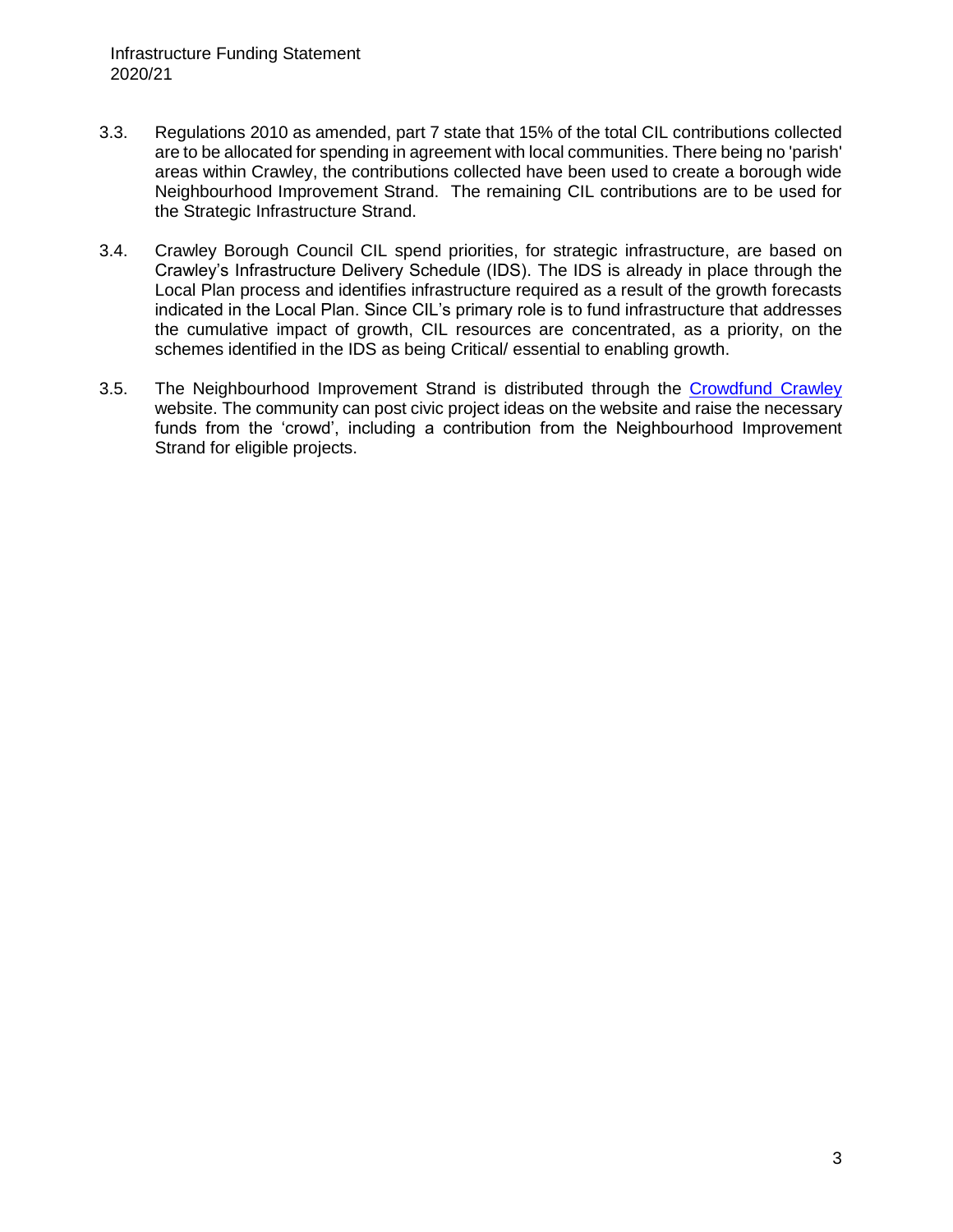#### **Section 106 Report**

- **4. Total Amount of Money to be provided under any planning obligation entered into in the reported year.**
- 4.1. During the financial year 2020/21 a total of £739,795.20 of planning obligations were entered into with Crawley Borough Council.

| <b>S106 Spend Category</b>                         |   | <b>Value</b> |
|----------------------------------------------------|---|--------------|
| Transport                                          | £ | 0.00         |
| Library                                            | £ | 0.00         |
| Open Space                                         | £ | 78,478.50    |
| Fire                                               | £ | 0.00         |
| Education                                          | £ | 0.00         |
| <b>CCTV</b>                                        | £ | 0.00         |
| Affordable Housing                                 | £ | 482,001.00   |
| Tree Mitigation/ Green Infrastructure Contribution | £ | 170,100.00   |
| <b>Monitoring Fee</b>                              | £ | 9,215.70     |
|                                                    | £ | 739,795.20   |

- **5. Total Amount of Money received under any planning obligation in the reported year.**
- 5.1. During the financial year 2020/21 a total of £310,925.26 of monies were paid to the Council by developers, in accordance with their obligations under the S106 agreements with the local planning authority. The following table provides a breakdown of the amounts received:

| <b>S106 Contribution Category</b>   |   | <b>Value</b> |  |  |  |
|-------------------------------------|---|--------------|--|--|--|
| Affordable Housing                  | £ | 143,756.44   |  |  |  |
| Education                           | £ | 31,714.00    |  |  |  |
| Fire                                | £ | 11,321.92    |  |  |  |
| Open Space                          | £ | 25,318.06    |  |  |  |
| Transport                           | £ | 21,848.18    |  |  |  |
| <b>Tree Mitigation Contribution</b> | £ | 60,293.16    |  |  |  |
| <b>Monitoring Fees</b>              | £ | 16,673.50    |  |  |  |
|                                     | £ | 310,925.26   |  |  |  |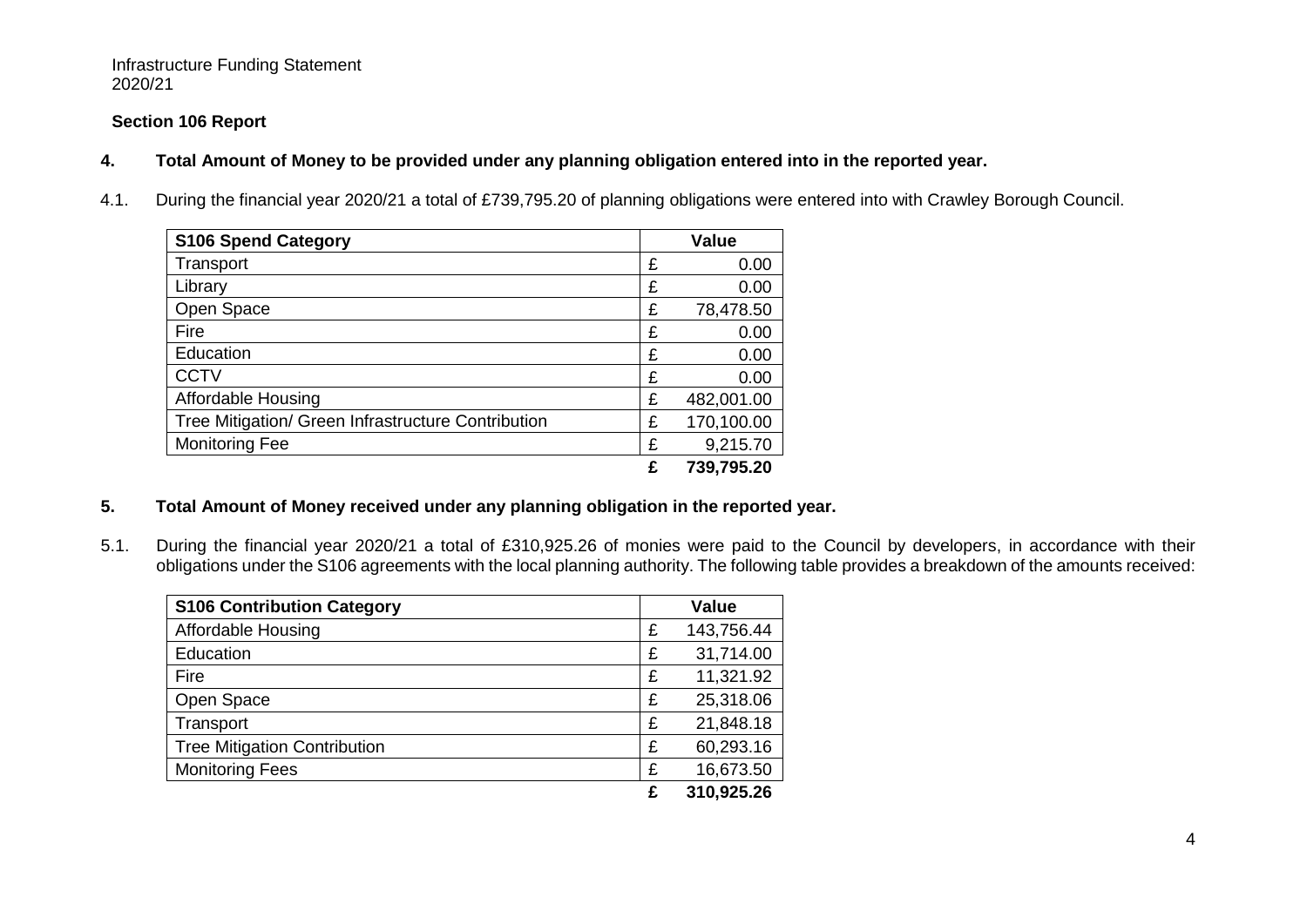**6. Total Amount of Money under any planning obligation received before the reported year, which has not yet been committed/ allocated by the authority.**

| <b>S106 Spend Category</b>          | <b>Value</b> |            |  |  |
|-------------------------------------|--------------|------------|--|--|
| Transport                           | £            | 9,359.18   |  |  |
| Library                             | £            | 17,515.33  |  |  |
| Manor Royal Public Realm            | £            | 0.00       |  |  |
| Open Space                          | £            | 365,727.60 |  |  |
| Fire                                | £            | 90,924.89  |  |  |
| Education                           | £            | 151,084.68 |  |  |
| <b>CCTV</b>                         | £            | 4,965.96   |  |  |
| Affordable Housing                  | £            | 0.00       |  |  |
| <b>Tree Mitigation Contribution</b> | £            | 162,697.22 |  |  |
|                                     |              | 802,274.86 |  |  |

- **7. Summary of any non-monetary to be provided under any planning obligation entered into in the reported year.**
- 7.1. Affordable Housing: total number of units provided: 17
- 7.2. Education Facilities: number of pupil places provided and category of school at which they will be provided: none.
- **8. Total Amount of Money (received under any planning obligation) which was committed/ allocated but not spent during the reported year.**
- 8.1. During the financial year 2020/21, £121,936.04 of S106 monies has been committed to infrastructure projects, through the Council's agreed approval process. The following table provides a breakdown of the individual project schemes to which the S106 funds were committed. For Governance see appendix A and B.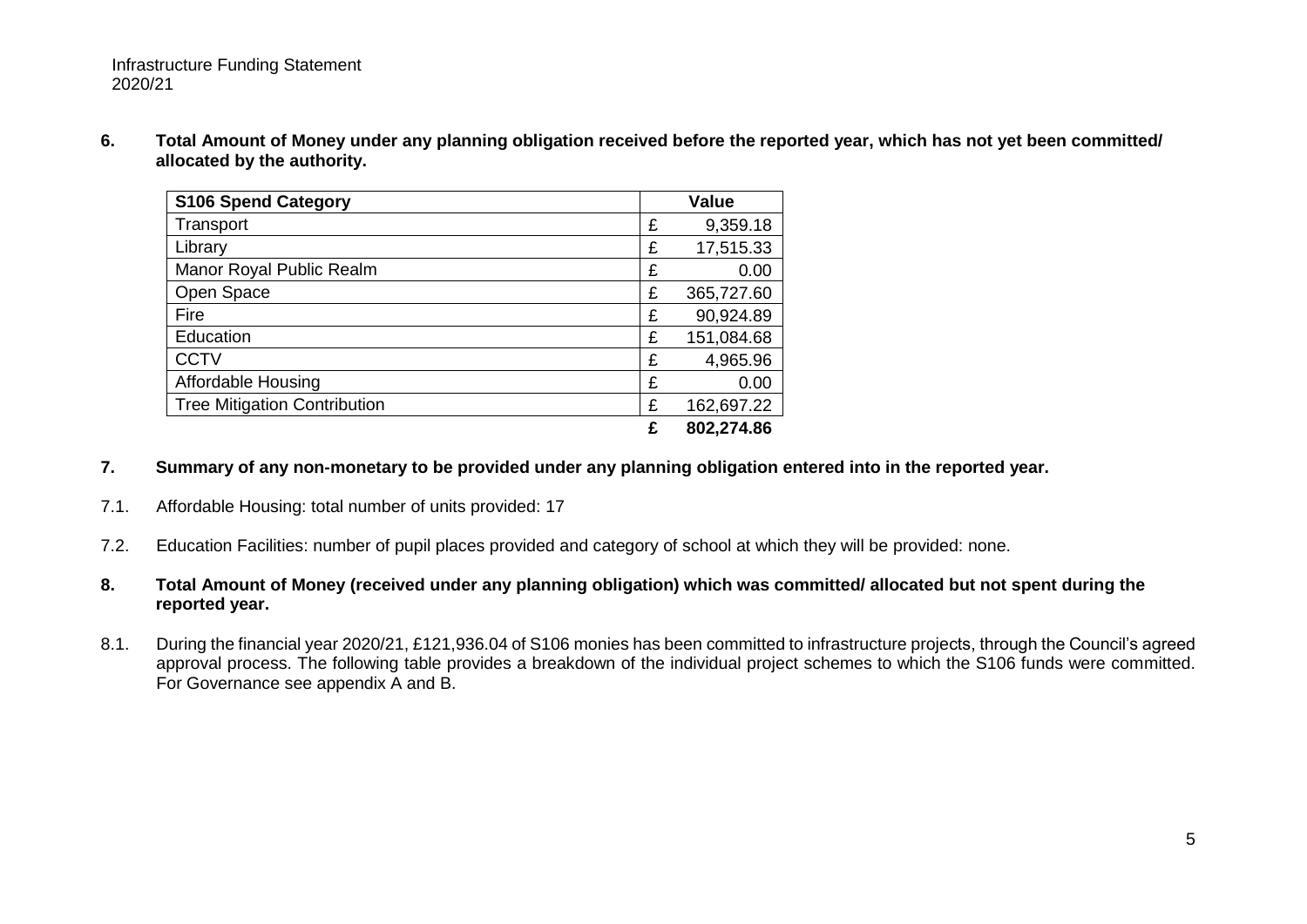| <b>S106 Contribution Type</b> | <b>Project Name</b>                  |  | <b>Committed</b> |
|-------------------------------|--------------------------------------|--|------------------|
| Open Space                    | Newbury Road, Pound Hill             |  | 26,499.87        |
| Open Space                    | Chichester Close, Tilgate            |  | 45,000.00        |
| Open Space                    | Dormans, Gossops Green Playing Field |  | 35,436.17        |
| Open Space                    | Ninfield Court                       |  | 15,000.00        |
|                               |                                      |  | 121,936.04       |

8.2. Council Officers have identified a programme of infrastructure projects, which are intended to be delivered by 2024/25. £890,186.90 of S106 monies has been allocated. The individual projects that make up this programme will be subject to the existing S106 approval process before any formal commitment is made. The table below lists the proposed infrastructure projects, which will be coming forward in due course.

| <b>Contribution Type</b>  | <b>Project Name</b>                                  |   | <b>Funds</b><br>Provisionally<br><b>Allocated</b> |
|---------------------------|------------------------------------------------------|---|---------------------------------------------------|
| Transport                 | <b>Transport - Crawley Growth Programme</b>          | £ | 134,609.18                                        |
| Transport                 | Car Club                                             | £ | 20,000.00                                         |
| Transport                 | <b>Specific Clause</b>                               | £ | 90,928.66                                         |
| Manor Royal Public Realm  | County Oak or Metcalf Way Pocket Parks               | £ | 1,400.00                                          |
| Manor Royal Public Realm  | Public realm improvements at Crawters Brook          | £ | 22,846.00                                         |
| Manor Royal Public Realm  | towards the Gateway 2 / street furniture in zone 3   | £ | 9,960.30                                          |
| Library                   | Business and information services at Crawley Library | £ | 26,455.33                                         |
| Open Space                | Southgate Playing Fields                             | £ | 47,292.87                                         |
| Open Space                | <b>Allotments</b>                                    | £ | 2,794.25                                          |
| <b>Town Centre</b>        | Town Centre - Crawley Growth Programme               | £ | 12,232.88                                         |
| <b>Town Centre</b>        | Art within the Town Centre                           | £ | 40,000.00                                         |
| Fire                      | <b>Breathing Equipment</b>                           | £ | 50,000.00                                         |
| <b>CCTV</b>               | Car Club                                             | £ | 28,325.00                                         |
| <b>Affordable Housing</b> | Longley House                                        | £ | 403,342.43                                        |
|                           |                                                      | £ | 890,186.90                                        |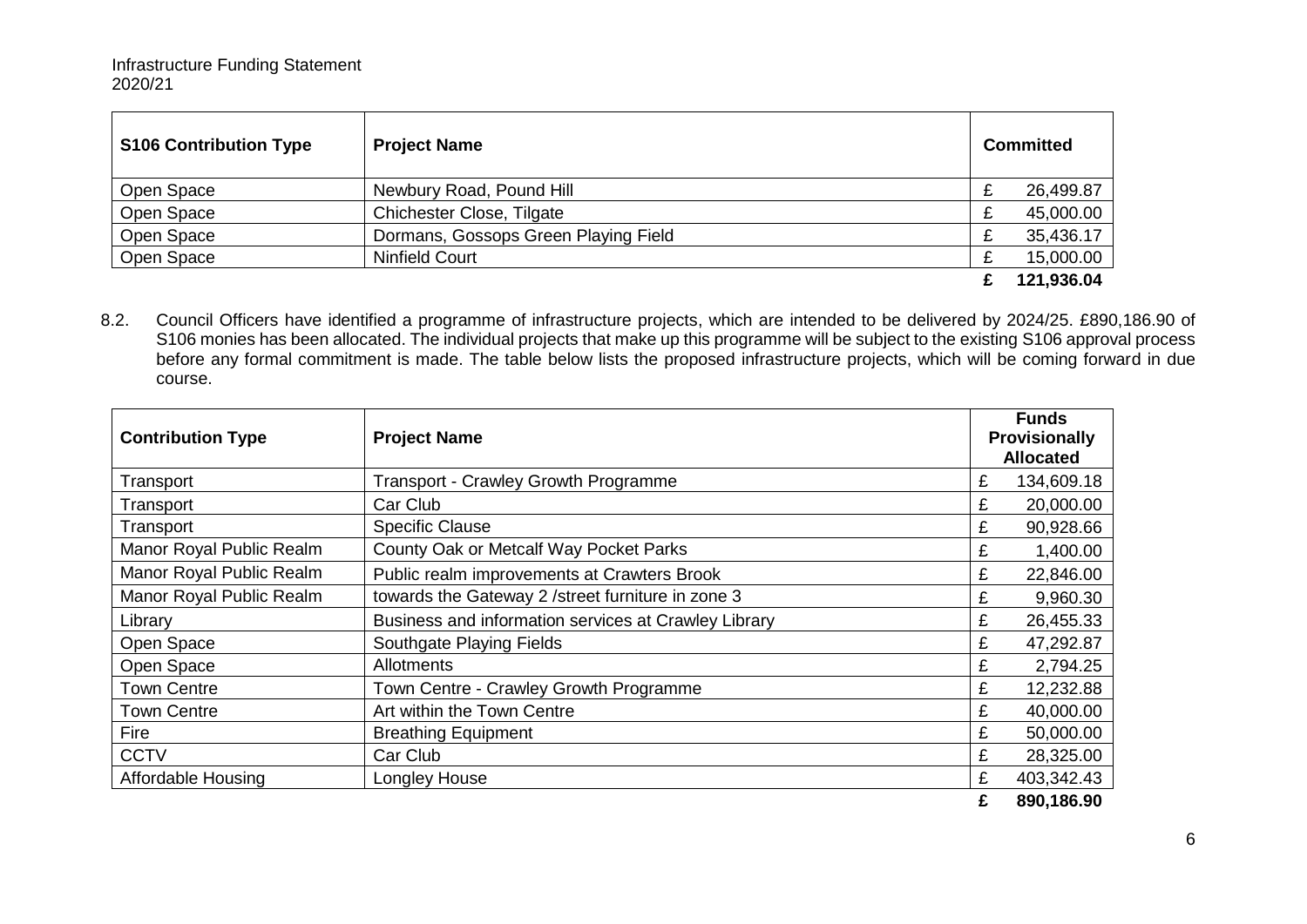# **9. Total Amount of Money (received under any planning obligation) which was spent/ transferred during the reported year.**

- 9.1. In 2020/21, a total of £223,477.36 of S106 monies were spent/ transferred.
- 9.2. In 2020/21, £223,477.36 of S106 monies were spent by Crawley Borough Council on the following infrastructure projects.

| <b>Spend Cat</b>                    | Project                               |   | <b>Spend</b> |
|-------------------------------------|---------------------------------------|---|--------------|
| Transport                           | Bike It 2019-21                       | £ | 35,394.01    |
| <b>Town Centre</b>                  | <b>Station Gateway</b>                | £ | 1,280.20     |
| Transport                           | TC W&C                                | £ | 26,776.22    |
| Open Space                          | Dormans                               | £ | 9,552.65     |
| Transport                           | Manor Royal Crawters Brook, Mall Path |   | 1,506.60     |
| Open Space                          | <b>Medlar Close</b>                   | £ | 53,756.00    |
| <b>Town Centre</b>                  | <b>Mosaic Memorial Gardens</b>        | £ | 8,444.68     |
| Open Space                          | Newbury Road                          | £ | 1,208.00     |
| Open Space                          | <b>Playing Fields</b>                 | £ | 7,859.00     |
| <b>Tree Mitigation Contribution</b> | <b>Tree Improvements</b>              | £ | 77,700.00    |
|                                     |                                       |   | 223,477.36   |

- 9.3. For a case study Medlar Close see Appendix C.
- 9.4. In 2020/21, £0.00 of S106 monies were transferred by Crawley Borough Council to West Sussex County Council.
- 9.5. In 2020/21, the amount of money received under any planning obligation spent on repaying money borrowed, including interest, was £0.
- 9.6. In 2020/21, the amount of money received under any planning obligation spent in respect of monitoring (including reporting under regulation 121A), in relation to the delivery of planning obligations was £16,673.50.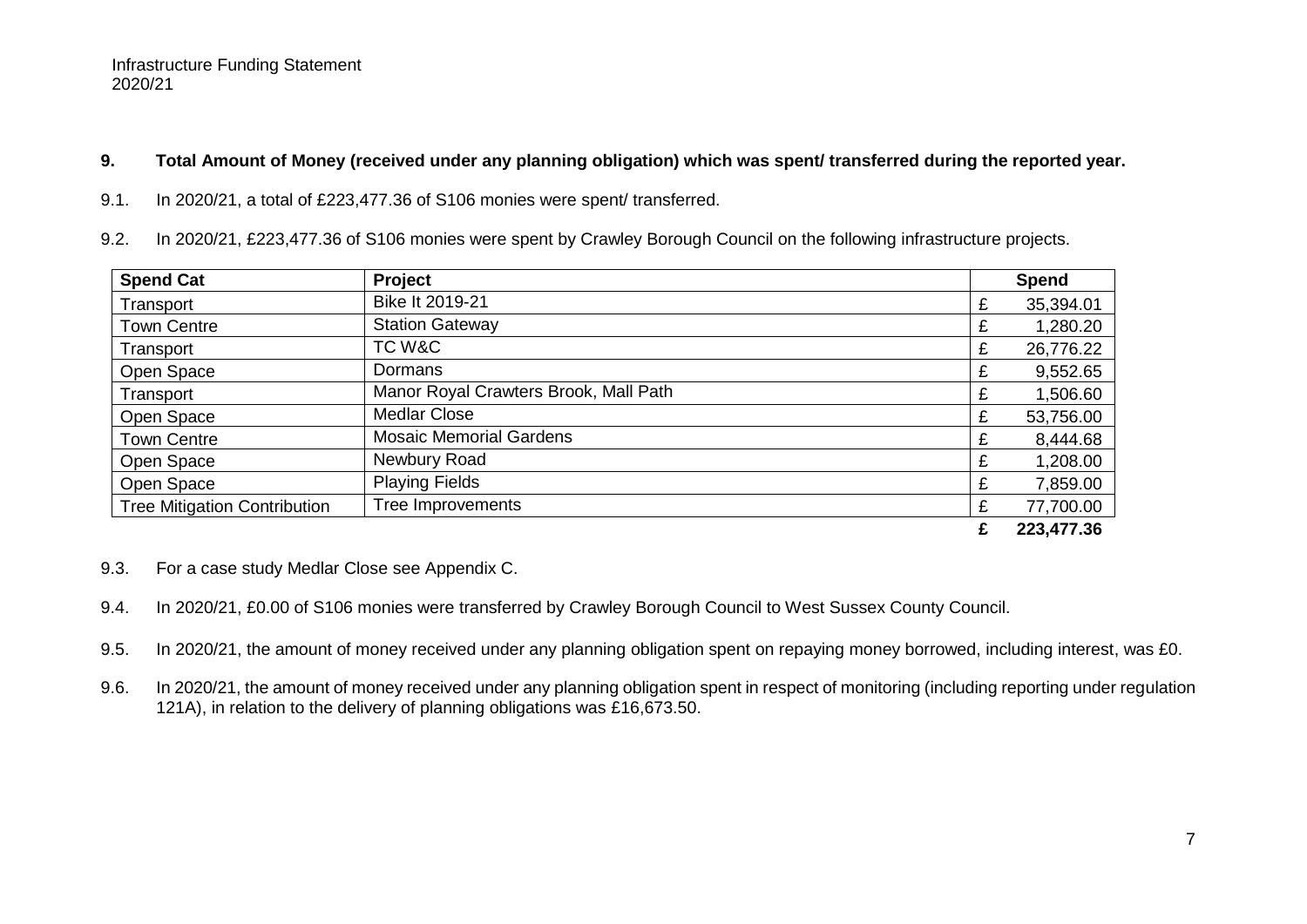# **Community Infrastructure Levy Report**

### **10. The position in respect of CIL at the end of 2020/21 is set out in summary in the following table:**

| Category                                                                                                                                                                                                                                                              | <b>Total Amount</b> |              |   | <b>Strategic</b><br><b>Infrastructure</b><br>Strand[1] | Neighbourhood<br>Improvement<br>Strand[2] |           |  |
|-----------------------------------------------------------------------------------------------------------------------------------------------------------------------------------------------------------------------------------------------------------------------|---------------------|--------------|---|--------------------------------------------------------|-------------------------------------------|-----------|--|
| The total value of CIL set out in all demand notices issued in the reported year                                                                                                                                                                                      | £                   | 1,019,268.03 | £ | 0.00                                                   | E                                         | 0.00      |  |
| The total amount of CIL receipts for the reported year                                                                                                                                                                                                                |                     | 263,530.66   | £ | $227,384.74$   £                                       |                                           | 36,145.92 |  |
| Total CIL collected by the authority remaining from previous years                                                                                                                                                                                                    | £                   | 304,108.45   | £ | 278,609.03                                             | £                                         | 25,499.42 |  |
| The total amount of CIL receipts, collected by the authority before the reported year but<br>which have not been formally allocated                                                                                                                                   | £                   | 304,108.45   | £ | $278,609.03 \mid E$                                    |                                           | 25,499.42 |  |
| The total amount of CIL receipts, collected by the authority before the reported year and<br>which have been allocated in the reported year                                                                                                                           | £                   | 0.00         | £ | 0.00                                                   |                                           | 0.00      |  |
| The total amount of CIL expenditure for the reported year                                                                                                                                                                                                             | £                   | 20,848.56    | £ | 12,222.56                                              | £                                         | 8,626.00  |  |
| The total amount of CIL receipts, whenever collected, which were allocated but not spent<br>during the reported year                                                                                                                                                  | £                   | 0.00         | £ | 0.00                                                   |                                           | 0.00      |  |
| The total amount of Strategic Infrastructure Strand CIL receipts, whenever collected,<br>reserved for the funding programme to 2022/23 but not spent during the reported year.<br>Funds will be formally allocated to projects once the full project cost can be met. | £                   | 493,771.21   | £ | 493,771.21                                             |                                           | N/A       |  |

# **11. Total Amount of Money which was spent/ transferred during the reported year**

11.1. In 2020/21, a total of £20,848.56 of CIL monies were spent by the Crawley Borough Council. During 2020/21, £12,222.56 was applied to administration costs, including operational costs for the [Crowdfund Crawley](https://www.spacehive.com/movement/crawley) website. The Neighbourhood Improvement Strand is distributed through the [Crowdfund Crawley](https://www.spacehive.com/movement/crawley/projects) website, for governance see Appendix D. £8,626 in grants, from the Neighbourhood Improvement Strand, were made to community groups to deliver a wide range of projects identified through the Crowdfund Crawley website. The below table provides a breakdown of the individual project.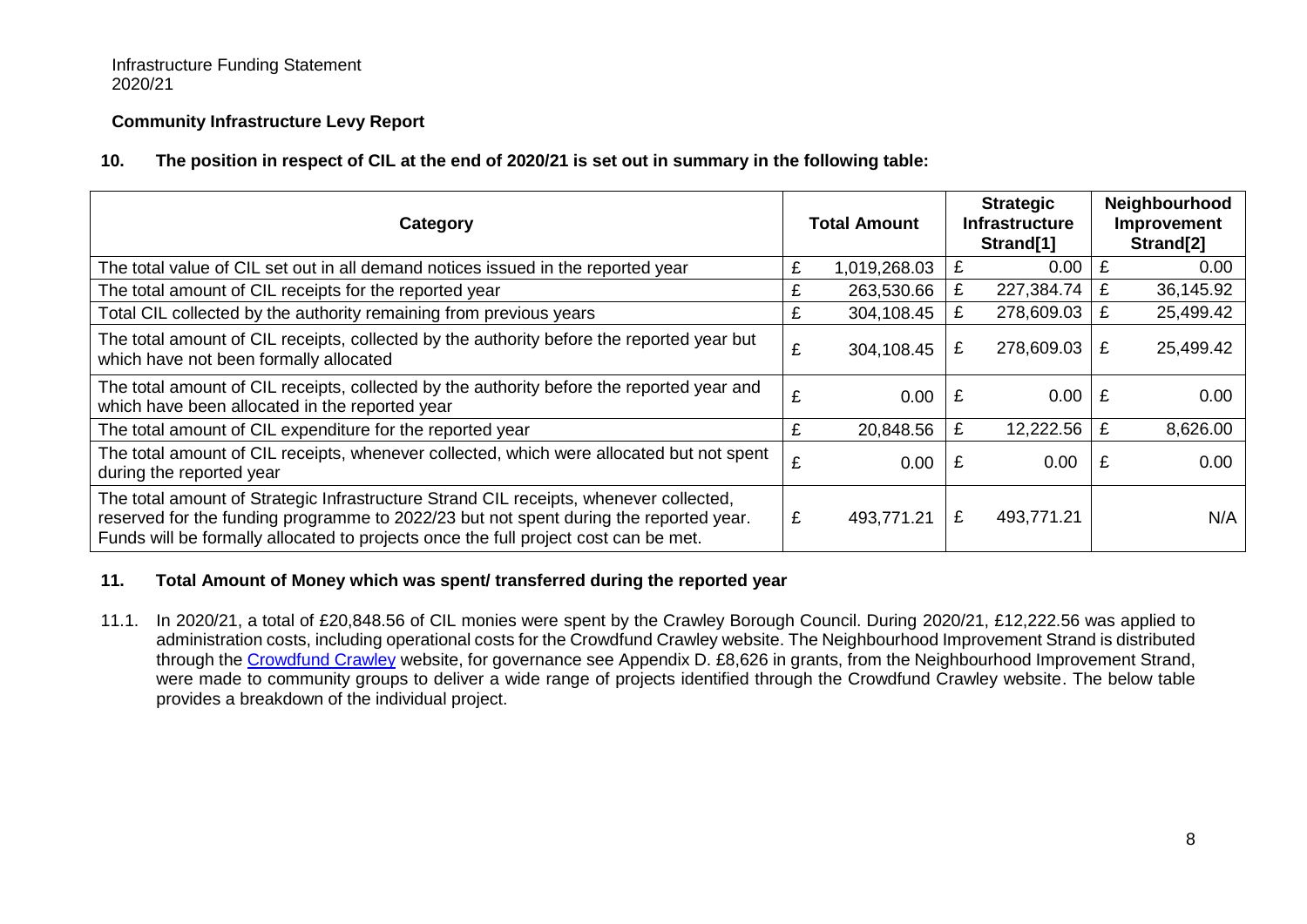| <b>Expenditure Item</b>                                                 |   | <b>Total Spend on</b><br><b>Item</b> |   | <b>Spend - Strategic</b><br><b>Infrastructure</b><br><b>Strand</b> |   | Spend -<br>Neighbourhood<br><b>Improvement Strand</b> |
|-------------------------------------------------------------------------|---|--------------------------------------|---|--------------------------------------------------------------------|---|-------------------------------------------------------|
| We are encouraging our children to learn                                |   | 2,262.00                             |   | 0.00                                                               | £ | 2,262.00                                              |
| <b>Climbing frame SSC Desmond Anderson</b>                              |   | 2,446.00                             | £ | 0.00                                                               | £ | 2,446.00                                              |
| <b>Top Class Handball for Crawley</b>                                   |   | 1,200.00                             | £ | 0.00                                                               | £ | 1,200.00                                              |
| <b>Capturing Lockdown</b>                                               |   | 1,718.00                             |   | 0.00                                                               | £ | 1,718.00                                              |
| Covid-19 post relief project                                            |   | 1,000.00                             |   | 0.00                                                               | £ | 1,000.00                                              |
| Administrative Expenses (amounting to 5 % of CIL collected during year) | £ | 12,222.56                            | £ | 12,222.56                                                          | £ | 0.00                                                  |
| <b>Total Amount Spent</b>                                               |   | 20,848.56                            |   | 12,222.56                                                          |   | 8,626.00                                              |

### **12. Total Amount of Money, reserved for funding programme to 2022/23 but not spent during the reported year.**

- 12.1. Specific allocations of CIL Strategic funding are made via the council's CIL governance process (appendix E). This operates by means of an Infrastructure Business Plan, approved by the council's Cabinet, which is subject to regular review. Eligible projects which have been put forward are scored against a set range of criteria, including their importance to the delivery of the Local Plan strategy. The CIL funding requirements of these projects are assessed against current and projected CIL income in order to set a five-year funding programme. The most recently adopted version of the Infrastructure Business Plan is available at: [Allocating Monies Collected Through CIL 202021](https://democracy.crawley.gov.uk/documents/s13030/Allocating%20Monies%20Collected%20Through%20CIL%20202021.pdf)
- 12.2. All Strategic Infrastructure Strand receipts held at the end of 2020/21, totalling £493,117.24, have been reserved to deliver the following programme of infrastructure:

| <b>Projects identified</b>                                     | <b>Strategic Infrastructure</b><br><b>Strand Contributions</b> |  |  |  |
|----------------------------------------------------------------|----------------------------------------------------------------|--|--|--|
| A23 London Road/ Manor Royal                                   | 709,000.00                                                     |  |  |  |
| Improvement to Three Bridges Railway Station                   | 1,100,000.00                                                   |  |  |  |
| Saxonbrook Medical Centre - Creating 2 additional consulting   | 32,000.00                                                      |  |  |  |
| Pound Hill Medical Group - build 2 additional consulting rooms | 144,000.00                                                     |  |  |  |
| <b>Total Cost of Projects Identified</b>                       | 1,985,000.00                                                   |  |  |  |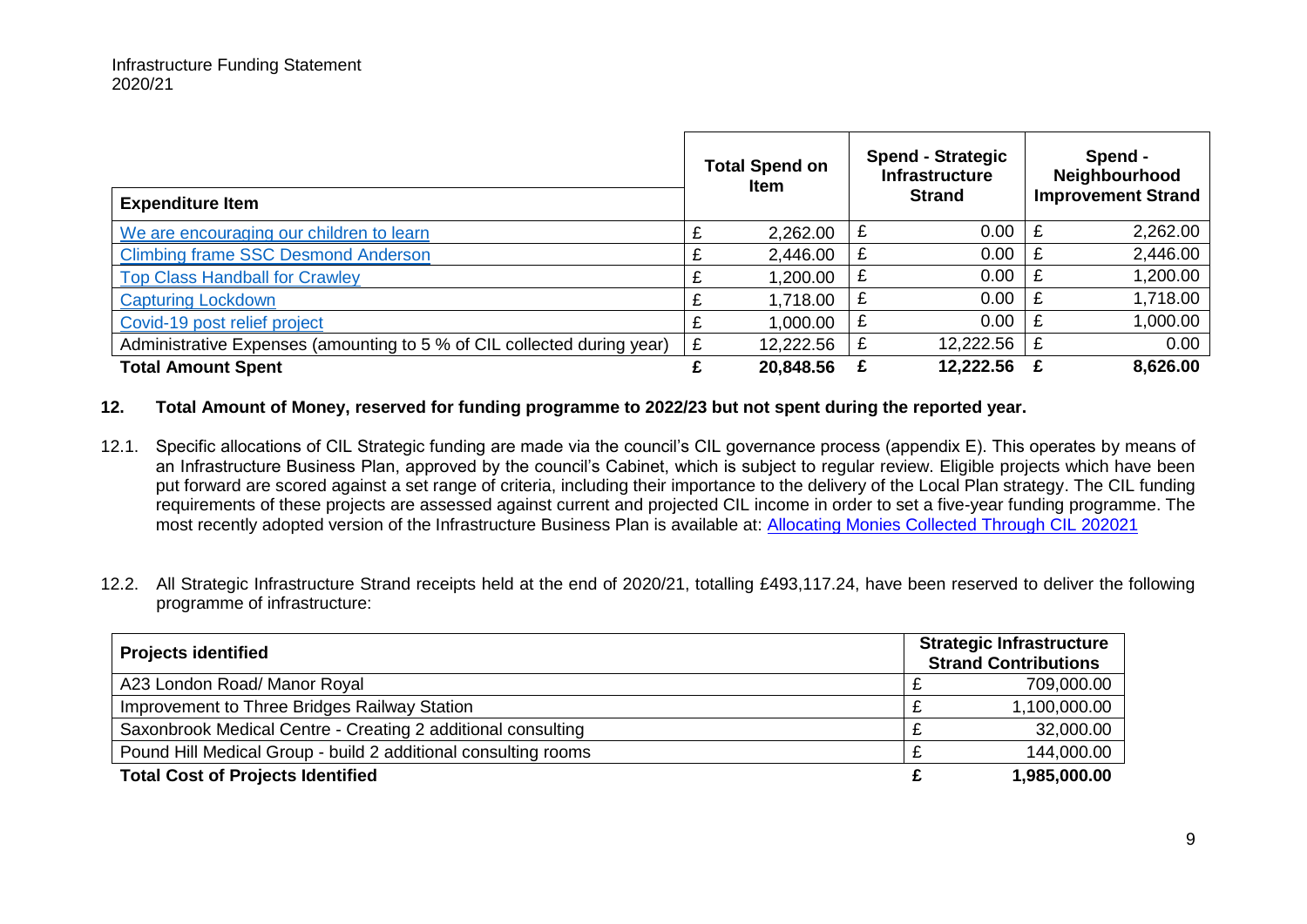# **13. Position at Year's End**

# 13.1. £554,762.58 of CIL receipts have been retained at the end of 2020/21

| Category                                             |  | <b>Total</b> |   | In Strategic<br><b>Infrastructure Strand</b> | In Neighbourhood<br><b>Improvement Strand</b> |
|------------------------------------------------------|--|--------------|---|----------------------------------------------|-----------------------------------------------|
| <b>Total CIL retained</b>                            |  | 554,762.58   | £ | 493,117.24   £                               | 61,645.34                                     |
| CIL retained from previous years (allocated)         |  | 0.00         |   | 0.00                                         | 0.00                                          |
| CIL retained from previous years (reserved see 12.2) |  | 278,609.03   |   | $278,609.03$   £                             | 0.00                                          |
| CIL retained from previous years (unallocated)       |  | 25,499.42    | £ | $0.00$   £                                   | 25,499.42                                     |
| CIL retained from current year (allocated)           |  | 0.00         | £ | $0.00$   £                                   | 0.00                                          |
| CIL retained from current year (reserved see 12.2)   |  | 214,508.21   | £ | 214,508.21   £                               | 0.00                                          |
| CIL retained from current year (unallocated)         |  | 36,145.92    | £ | 0.00                                         | 36,145.92                                     |

# **14. Infrastructure List**

14.1. The following are infrastructure projects or types of infrastructure which the council intends will, or may be, wholly or partly funded by CIL, subject to prioritisation and sufficient income from the CIL receipts being secured:

| <b>Infrastructure Category</b>        | Infrastructure projects or types of infrastructure eligible for CIL funding         |  |  |  |  |  |
|---------------------------------------|-------------------------------------------------------------------------------------|--|--|--|--|--|
| Transport & Sustainable Access:       | Transport & Sustainable Access infrastructure to mitigate the cumulative impacts of |  |  |  |  |  |
| <b>Strategic Road Network</b>         | development taking place across the borough.                                        |  |  |  |  |  |
| <b>Local Road Network</b>             |                                                                                     |  |  |  |  |  |
| <b>Public Transport</b>               | Schemes to be identified in liaison with West Sussex County Council.                |  |  |  |  |  |
| Pedestrian & Cycle Facilities         |                                                                                     |  |  |  |  |  |
| Smarter Choices/ behavioural change   |                                                                                     |  |  |  |  |  |
| measures                              |                                                                                     |  |  |  |  |  |
| <b>Transport Related Public Realm</b> |                                                                                     |  |  |  |  |  |
| Improvements                          |                                                                                     |  |  |  |  |  |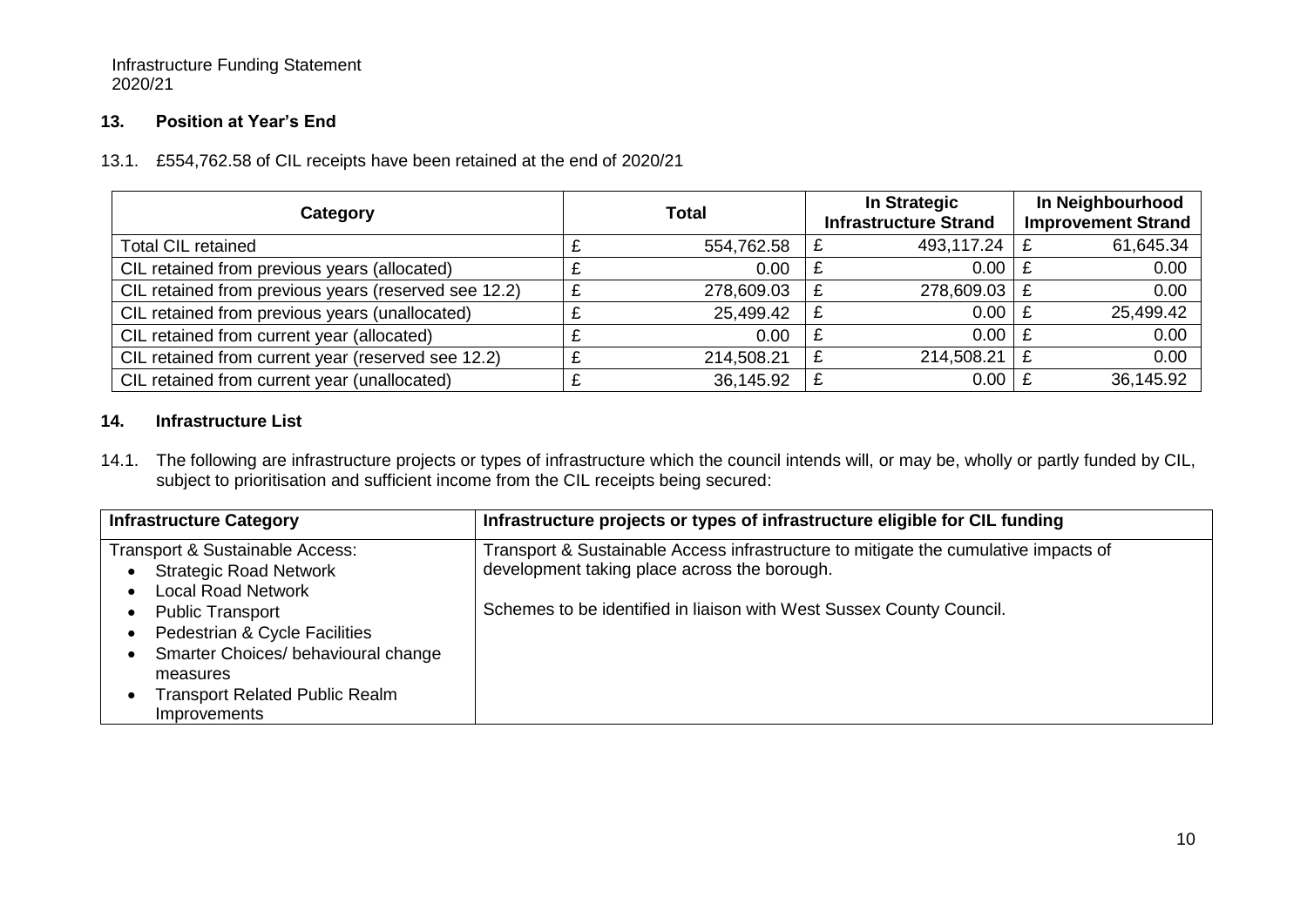| <b>Infrastructure Category</b>                                                                                                                                                                 | Infrastructure projects or types of infrastructure eligible for CIL funding                                                                                                                                                                                                                                                                                                                                                                                                                                                                                                                             |
|------------------------------------------------------------------------------------------------------------------------------------------------------------------------------------------------|---------------------------------------------------------------------------------------------------------------------------------------------------------------------------------------------------------------------------------------------------------------------------------------------------------------------------------------------------------------------------------------------------------------------------------------------------------------------------------------------------------------------------------------------------------------------------------------------------------|
| Education:<br>Pre-school<br>Primary<br>Secondary<br>Sixth form<br><b>Special Educational Needs</b><br><b>Tertiary and Adult Education</b>                                                      | Education facilities to mitigate the cumulative impacts of development taking place across the<br>borough.<br>Schemes to be identified in liaison with West Sussex County Council in line with their annual<br>Planning for School Places document.                                                                                                                                                                                                                                                                                                                                                     |
| Open Space, Sport and Recreation:<br>Play Areas Amenity Green Space<br>Outdoor sport Parks & Recreation<br>Grounds<br><b>Natural Green Space</b><br>$\bullet$<br><b>Allotments</b>             | Open Space, Sport and Recreation facilities to mitigate the cumulative impacts of development<br>taking place across the borough. Schemes to be identified in liaison with the council's<br>Community Services team, this includes those in the council's Open Space Sport and<br>Recreation Study and/or Playing Pitch Strategy:-<br>Improvements to drainage on playing fields and sports pitches at Bewbush the Green,<br>Bewbush West, Rathlin Rd, Ashburnham Rd & Rusper Rd.<br>Improvements to ancillary facilities at Loppets Rd and Rusper Rd Playing Fields<br>Provision of a 3G senior Pitch. |
| Green Infrastructure<br>Bio-diversity and habitat protection<br>$\bullet$<br>Public Rights of Way<br><b>Trees</b><br><b>Rivers and Waterways</b><br>$\bullet$                                  | Green Infrastructure to mitigate the cumulative impacts of development taking place across the<br>borough. Schemes to be identified in liaison with the Environment Agency and River Mole<br>Catchment Partnership.                                                                                                                                                                                                                                                                                                                                                                                     |
| <b>Health Care</b><br><b>Primary Care</b><br>$\bullet$<br><b>Secondary Care</b><br>$\bullet$<br><b>Acute Care</b><br>$\bullet$<br>Healthy Living & well being<br><b>Mental Health services</b> | Health Care facilities to mitigate the cumulative impacts of development taking place across the<br>borough.<br>Schemes to be identified in liaison with the West Sussex Clinical Commissioning Group.                                                                                                                                                                                                                                                                                                                                                                                                  |
| Community and Library<br><b>Community Buildings</b><br>Libraries                                                                                                                               | Community and Library facilities to mitigate the cumulative impacts of development taking<br>place across the borough. Schemes to be identified by West Sussex County Council and the<br>council's Community Services team.                                                                                                                                                                                                                                                                                                                                                                             |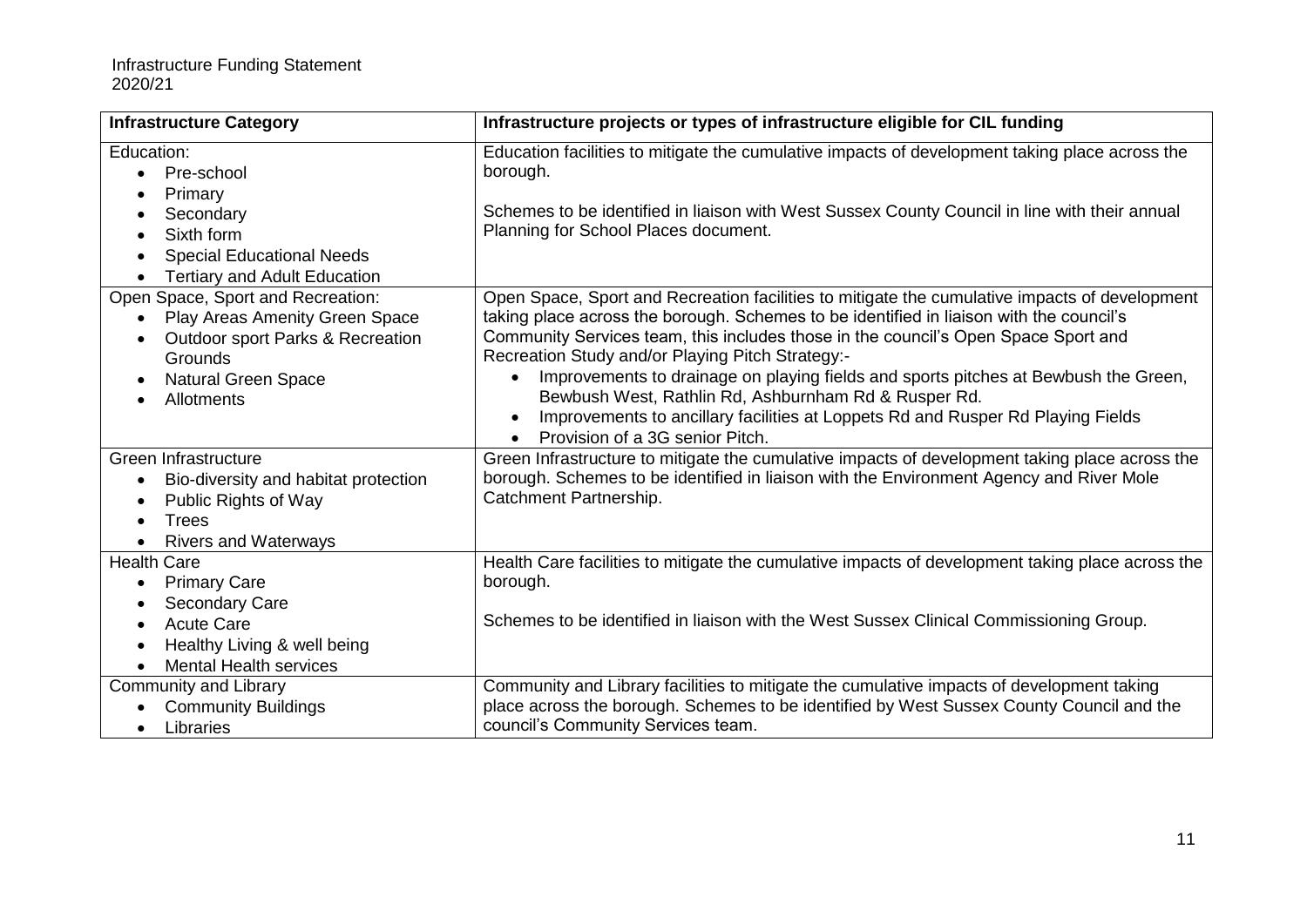| <b>Infrastructure Category</b>  | Infrastructure projects or types of infrastructure eligible for CIL funding                                                                                                                |
|---------------------------------|--------------------------------------------------------------------------------------------------------------------------------------------------------------------------------------------|
| <b>Emergency Services</b>       | Emergency Services facilities to mitigate the cumulative impacts of development taking place                                                                                               |
| Policing                        | across the borough.                                                                                                                                                                        |
| Fire & Rescue                   | Schemes to be identified in liaison with West Sussex County Council, Sussex Police and                                                                                                     |
| Ambulance                       | SECAMB.                                                                                                                                                                                    |
| <b>District Energy Networks</b> | To mitigate the cumulative impacts of development taking place across the borough.<br>K2 Leisure Centre Heat Network<br><b>Town Centre Heat Network</b><br><b>Manor Royal Heat Network</b> |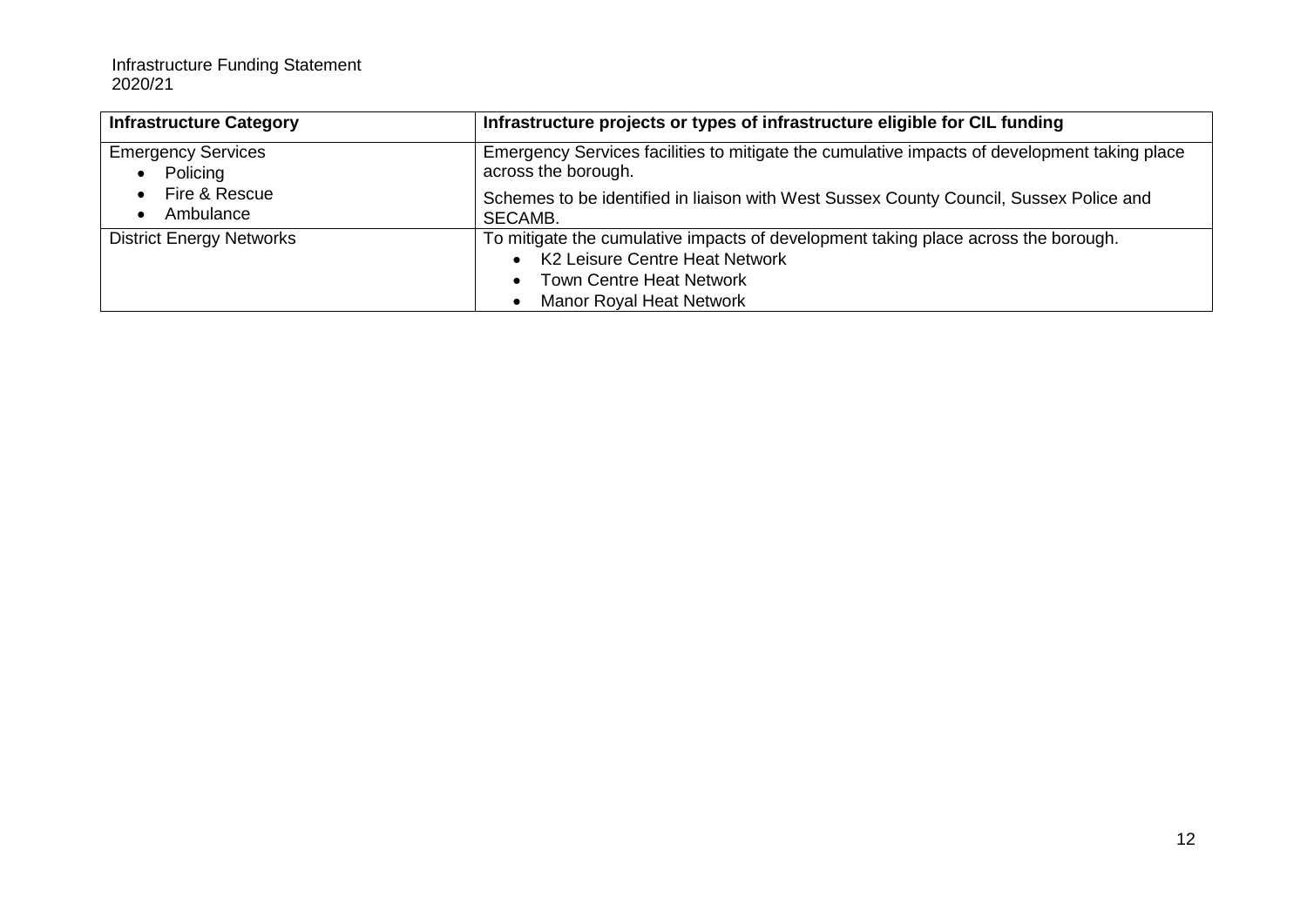**Appendix A - Approving release of S106 monies, CBC as project lead. Transport (not specified for transfer to WSCC), Open Space, CCTV, Town Centre and Manor Royal Public Realm.**



13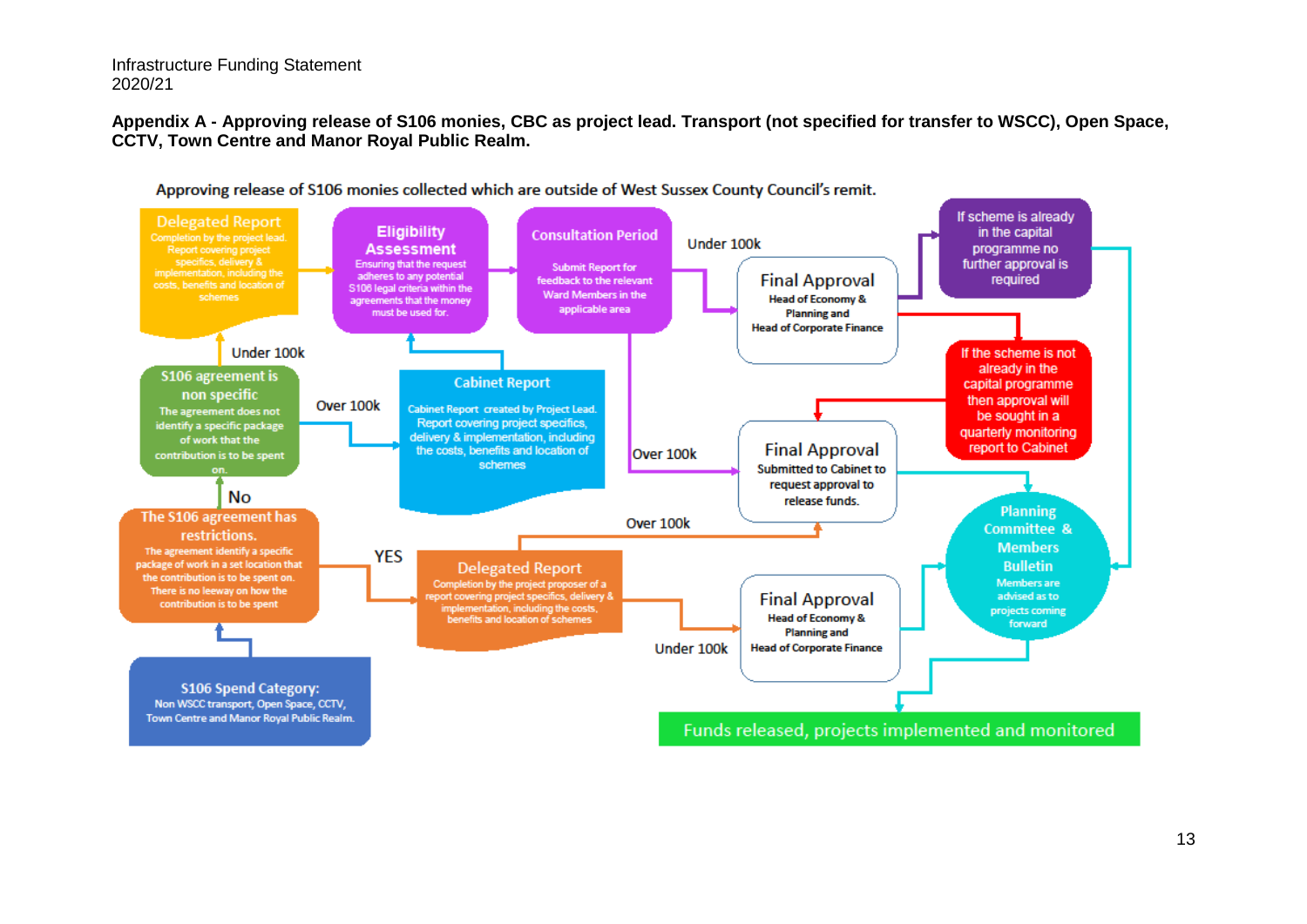#### **Appendix B - Approving release of S106 monies, WSCC as project lead. Transport (specified as transfer to WSCC), Fire, Education and Libraries.**

Approving release of \$106 monies up to £500,000 which have been collected specifically for spend categories within West Sussex County Council's remit.

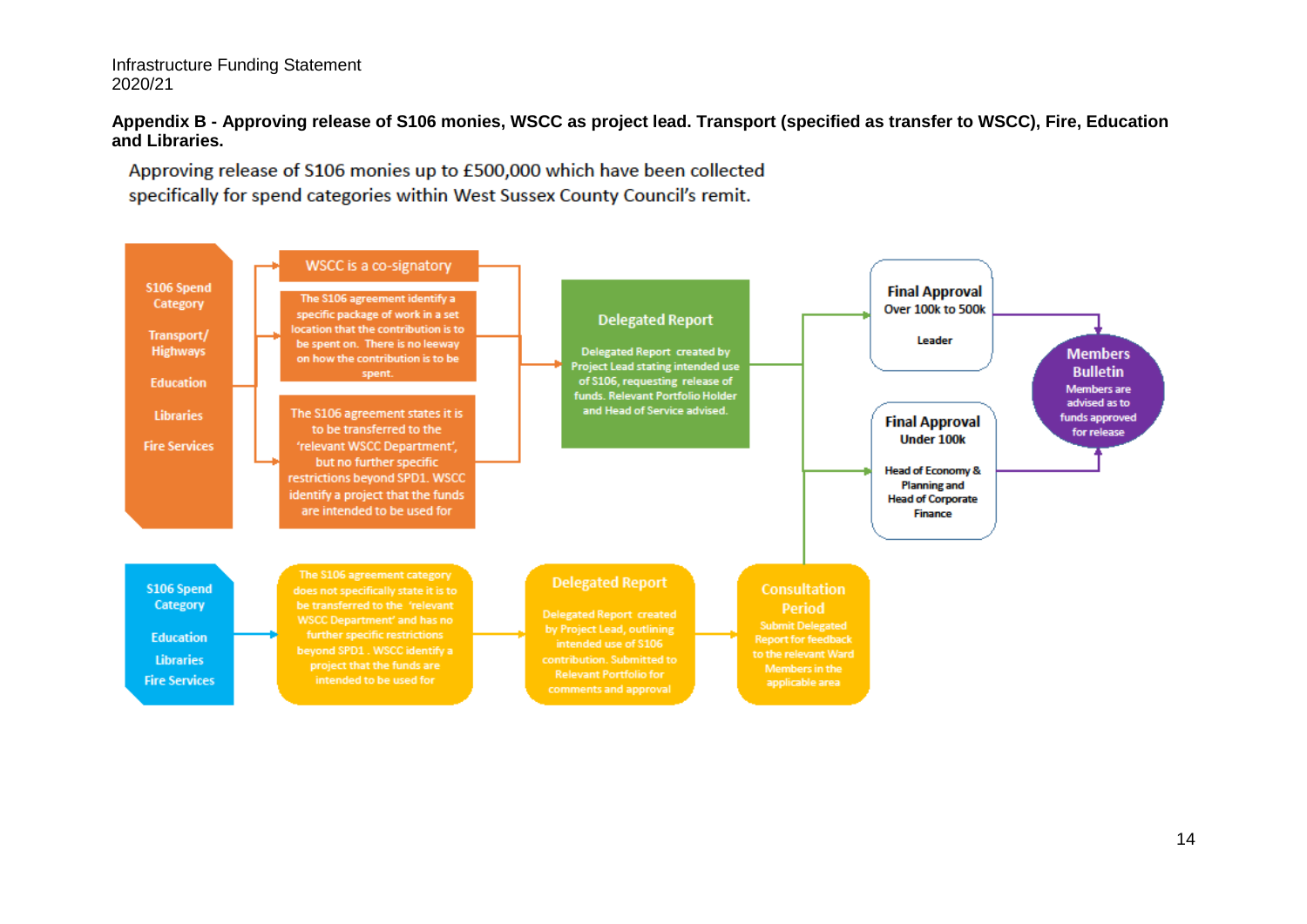# **Appendix C. S106 Case Studies – Medlar Close**

Type B playground at Medlar Close, Langley Green. Consultation with the community and key stakeholders has resulted in a playground that focuses on the community's needs in order to provide an improved amenity for the families across Langley Green.

The project involved removing some of the current play equipment and adding new equipment from a specialist contractor. The final design and type of equipment has broadened the age range appeal.

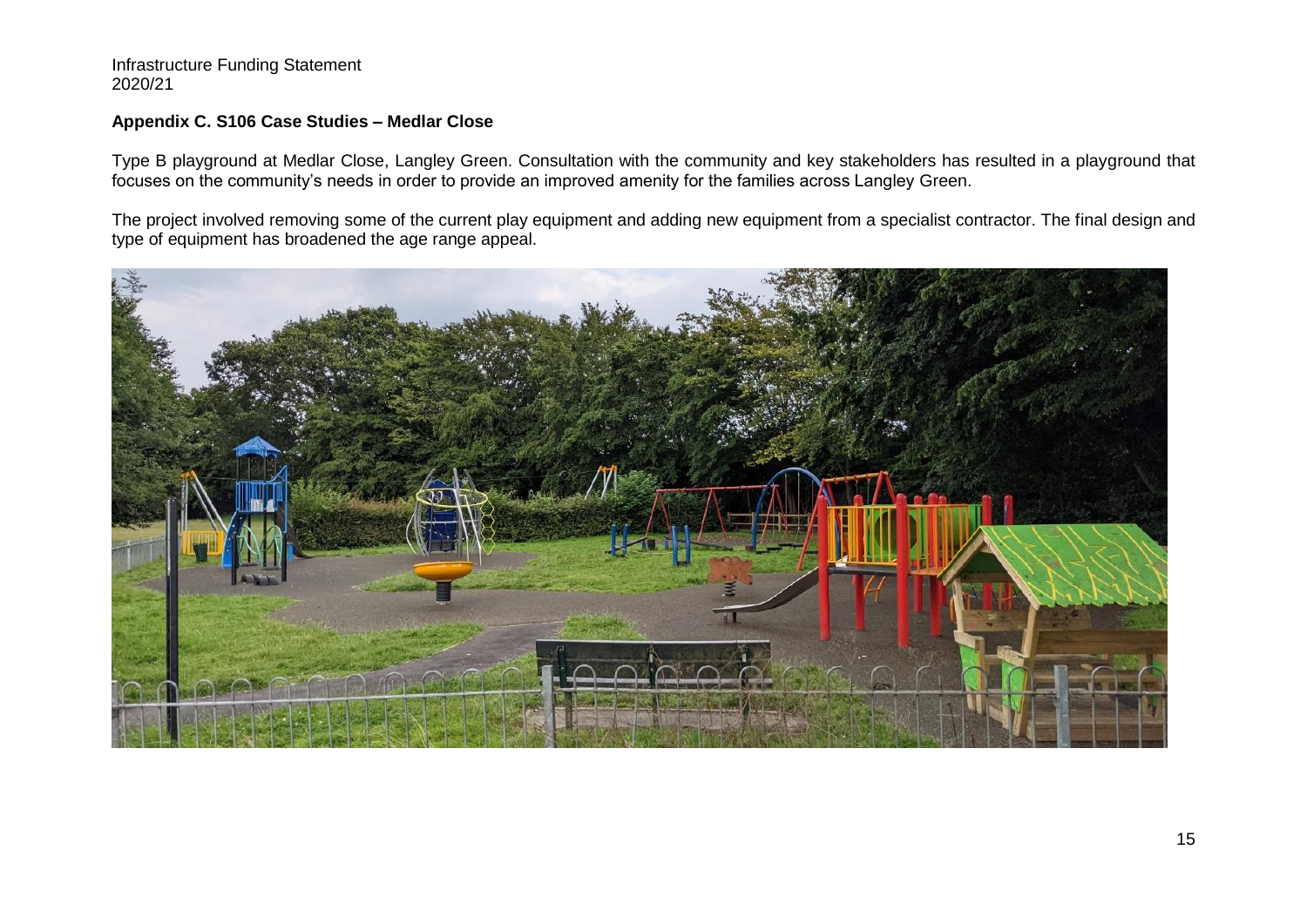## **Appendix D**

# **CIL Neighbourhood Improvement Strand – Crowdfunding Governance.**